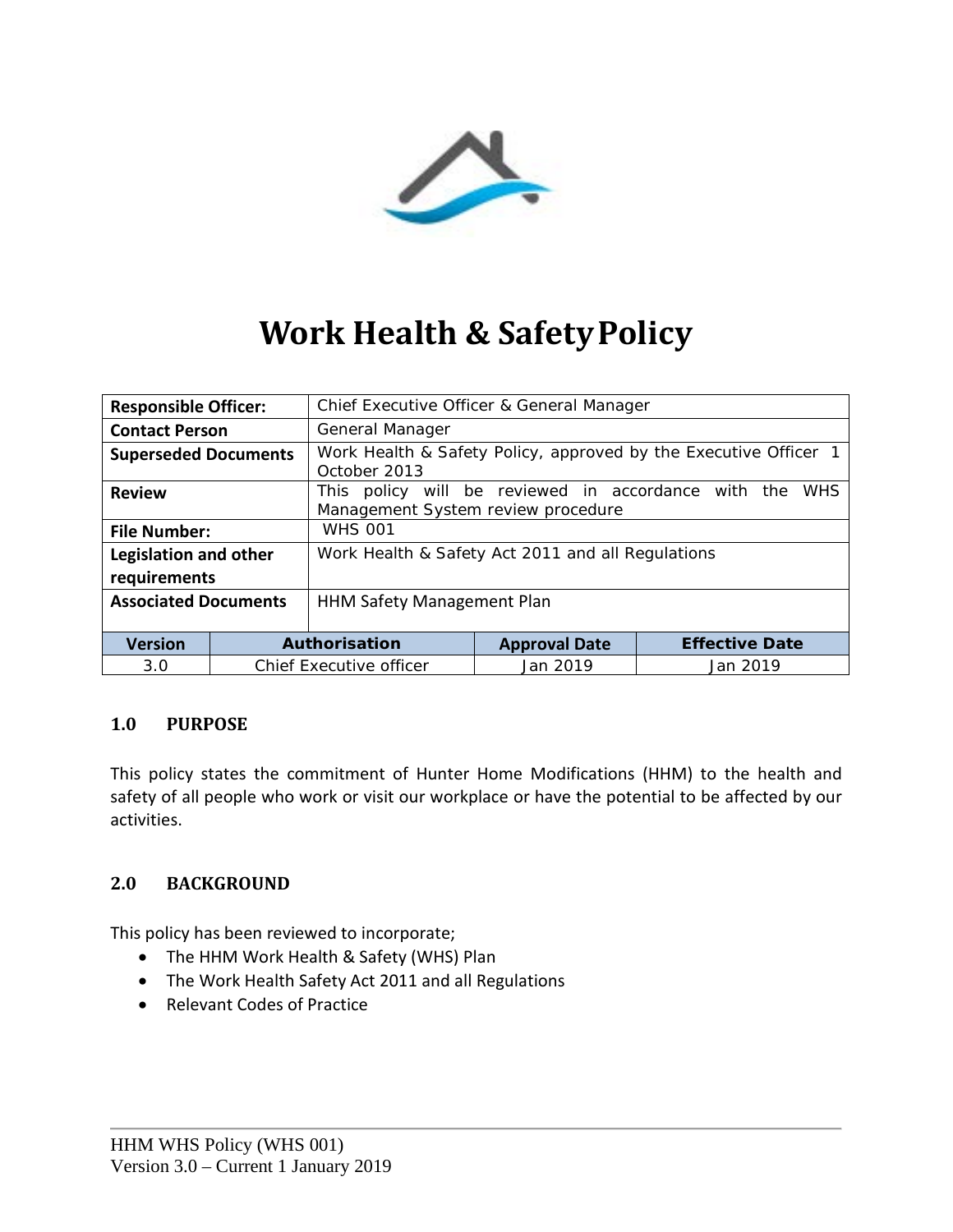# **3.0 SCOPE**

This policy applies to all HHM employees, contractors, clients and visitors to our workplace. It also applies to HHM employees, contractors and clients at premises or locations other than the HHM workplace.

## **4.0 POLICY STATEMENT**

HHM aims to promote and maintain the highest degree of physical, mental and social well-being of all individuals in the workplace. The organisation will comply with all relevant federal and state legislation to ensure a safe workplace and all personnel have a responsibility to ensure a safe workplace by implementing safe systems of work.

HHM will make resources available to comply with relevant Acts and Regulations associated with workplace health and safety and to ensure that the organisation's workplaces are safe and without risk to health.

HHM will undertake regular reviews and take steps to enhance workplace health and safety on a continuous improvement basis.

#### **5.0 IMPLEMENTATION**

#### 5.1 Responsibilities

#### **Responsibilities of the Chief Executive Officer**

The CEO is responsible for promoting and maintaining workplace health and safety (WHS).

It is the responsibility of the Chief Executive Officer to:

- Ensure systems are established that provide for the health and safety of all persons in the organisation
- ensure the WHS policy and work safety procedures are effectively implemented
- ensure annual reviews are conducted of the WHS policy
- oversee the review of WHS procedures by the General Manager.

#### **Responsibilities of General Manager**

The General Manager will have primary responsibility for implementation of WHS policy and take all practical measures to ensure that:

- the workplace is safe and without risks to health
- the behaviour of all persons in the organisation is safe and without risk to health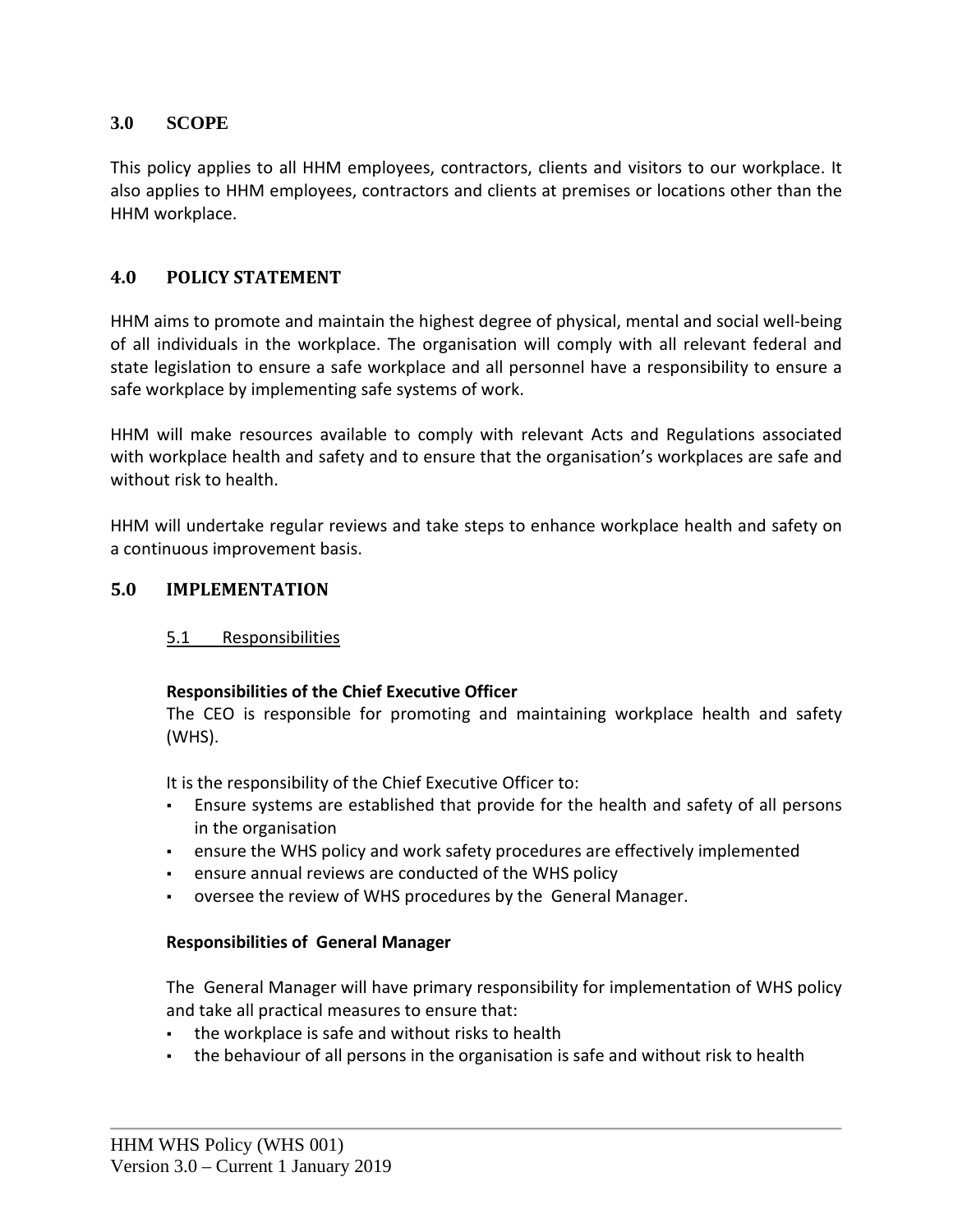In implementing these responsibilities the General Manager will ensure:

- the dissemination of information about WHS to all staff
- that the office notice board carries required WHS notices and the company's returnto-work policy
- regular discussion about WHS issues at staff meetings
- regular consultation with staff including volunteers about matters impacting on WHS
- the maintain a log of accidents, incidents and injuries, and the use of this information to identify risk throughout the organisation
- the conduct of annual inspections of health and safety risks throughout the organisation with a (HSR) and development of control measures.

If the General Manager does not have the necessary authority to fix a particular problem, they will report the matter promptly, with any recommendations for remedial action, to the Chief Executive Officer and where necessary to the owner of the premises.

# **Responsibilities of staff and Sub-contractors**

All staff and sub-contractors are required to follow WHS policy and safety procedures and:

- report observed safety hazards to Management
- participate in consultation and training about WHS
- Observe and promote safe working practices.

# **WHS Officer**

The General Manager will act as the Workplace Health and Safety Officer and will establish an ongoing consultative mechanism with staff, through regular staff WHS meetings which will be composed of HSR(s) and all staff. The General Manager and HSR(s) will take responsibility for coordination and oversight of the following:

Ensuring safety responsibilities are clearly defined and understood

- Review the requirements of WHS Act and Regulations
- Include safety information and responsibilities in induction
- Develop clear instructions on how to deal with safety issues
- Train supervisors in their role in ensuring safety in the workplace

# Undertaking hazard and risk assessment

- Identify the hazards
- Identify all affected by the hazard
- Evaluate the risk
- Identify and prioritize appropriate control measures
- Review resources to support safety initiatives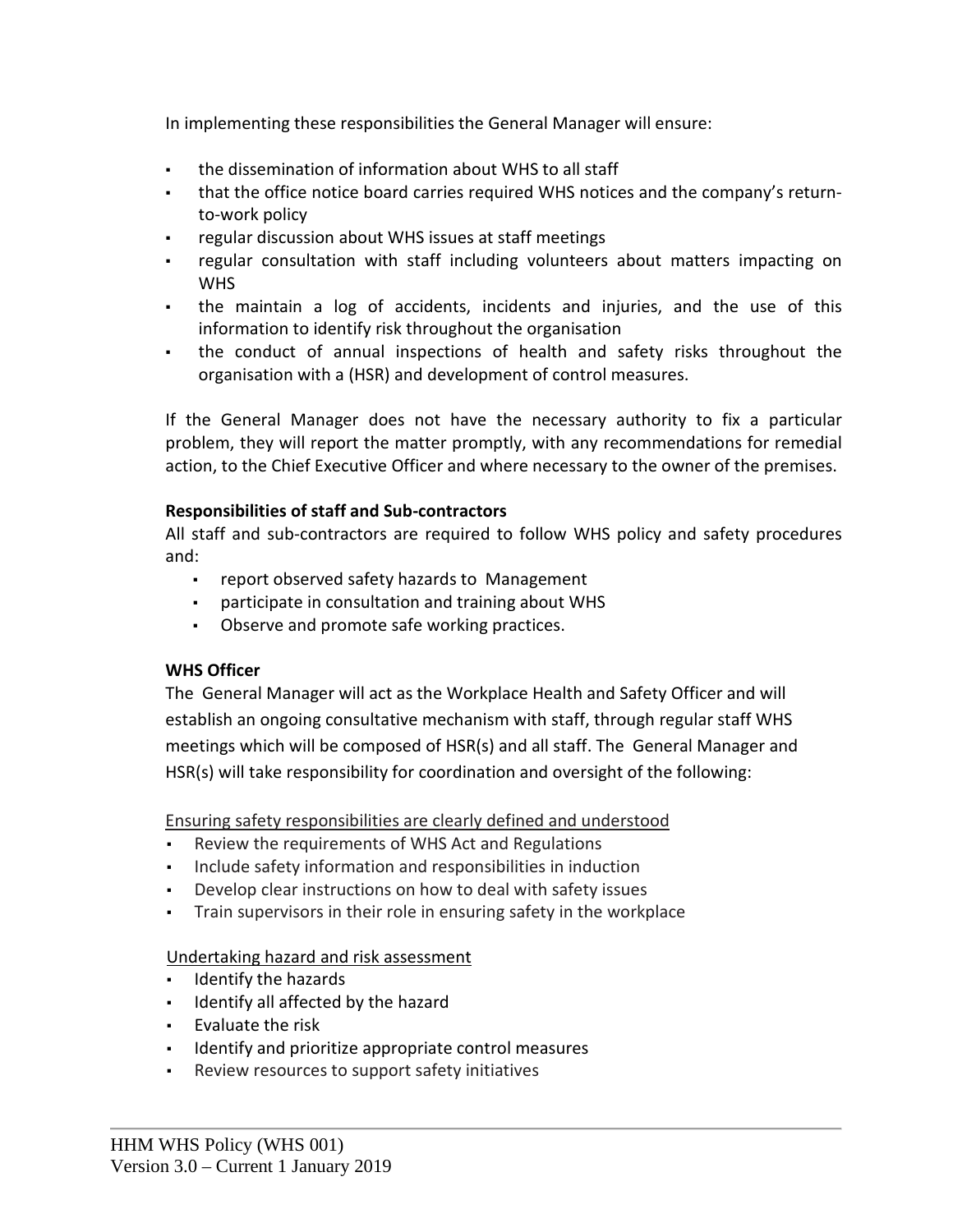#### Developing and implementing safe work procedures

- Write safety procedures for all key functions in conjunction with the CEO and **Supervisors**
- Train all staff in safe work procedures.
- Ensure safe equipment is purchased, maintained and used properly.

# Monitoring and reviewing safety performance

- Build safety into business plans
- Promote safety as a core business value
- Provide ongoing training
- Review procedures when there are changes in the workplace or after an incident

# Managing workplace injuries

- Provide first aid and/or transport to medical treatment
- Notify all injuries to immediate Supervisor or Management as soon as possible
- Record all injuries in a register of accidents and injuries

# Workers compensation insurance policy

- Ensure policy is up to date for number of employees and roles performed
- **•** Notify the workers compensation insurer of any injuries within (Refer to section  $5.5 -$ Workers Compensation)

# Return to work program

- Arrange a suitable person to explain the return to work process to the injured worker
- Ensure that the injured worker is offered the assistance of an accredited rehabilitation provider if they are not likely to resume their pre-injury duties, or cannot do so without changes to the workplace or work practices
- Arrange for suitable duties that are consistent with medical advice and that are meaningful, productive and appropriate for the injured worker's physical and psychological condition

# **5.2 Training in WHS**

The HSR(s) must undertake WHS Consultation training. Training will be provided by an authorised WHS trainer and will cover:

- The importance of WHS consultation and systematically managing health and safety.
- The requirements for consultation under the Work Health & Safety Act 2011
- The general duties under the Work Health & Safety Act 2011
- The benefits of effective consultation
- Effective communication techniques.
- How to systematically manage health and safety.
- A practical exercise in how to conduct a risk assessment.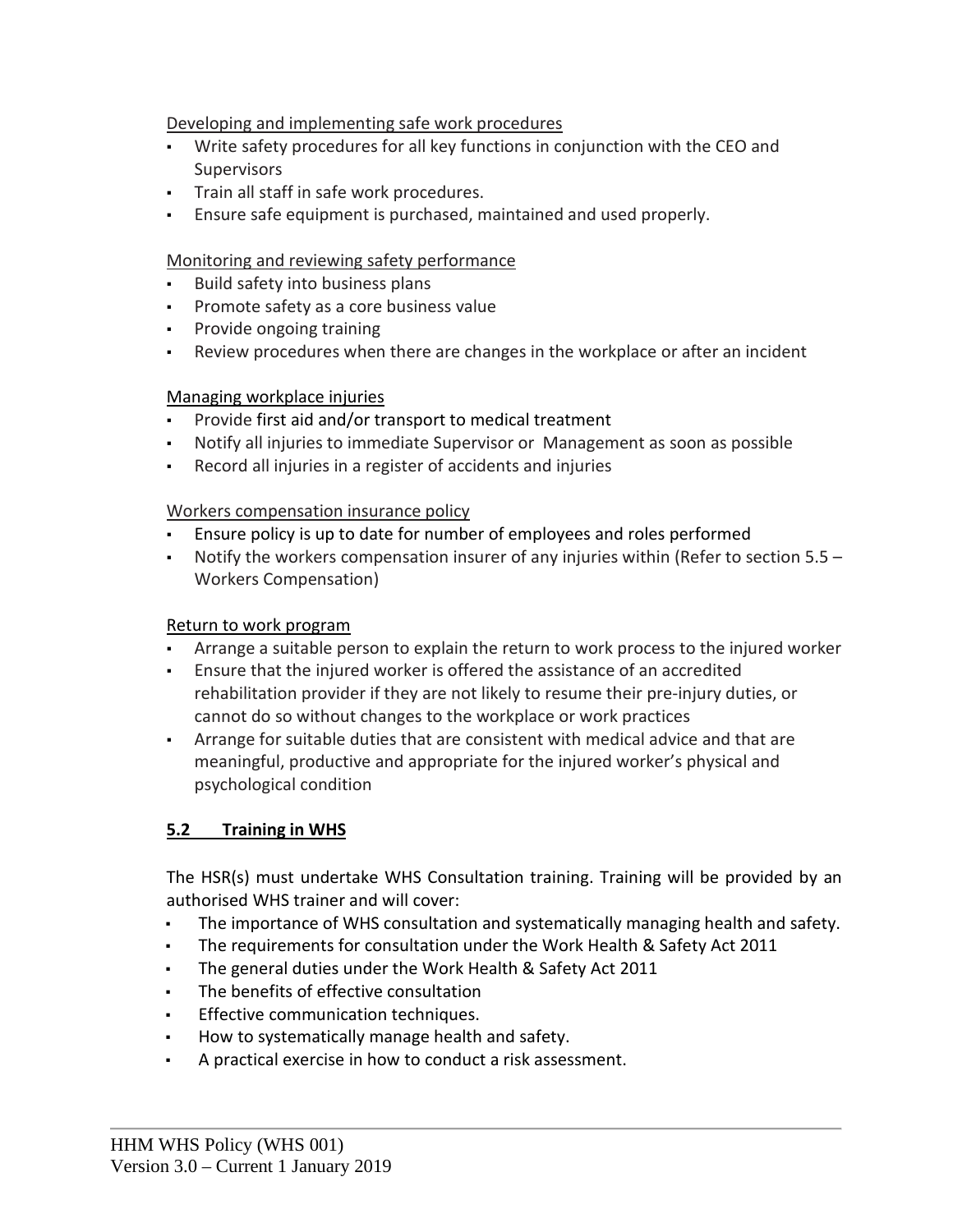HHM will

- pay for WHS Consultation training
- ensure that staff participating in WHS consultation training are paid as if they were engaged in the duties of their employment
- pay staff for costs reasonably and necessarily incurred in connection with their participation in that training

# **5.3 WHS Consultative Framework**

HHM will adopt a consultative framework for addressing WHS to ensure it:

- meets the requirements for consultation under the Work Health & Safety Act 2011.
- draws on the knowledge, experience and ideas of staff, including volunteers and encourages their participation and input to improve the management of WHS.

The Work Health & Safety Act 2011 requires that consultation be undertaken in the following circumstances:

- When changes that may affect health, safety or welfare are proposed to the:
	- premises where persons work
	- systems or methods of work
	- equipment used for work
	- substances used for work
- When risks to health and safety arising from work are assessed or when the assessment of those risks is reviewed. When decisions are made about the measures to be taken to eliminate or control risks.
- When introducing or altering the procedures for monitoring risks (including health surveillance procedures).
- When decisions are made about the adequacy of facilities for the welfare of employees.

# **5.4 Managing workplace injuries**

HHM will keep a record of accidents, incidents and injuries*.* The records will be maintained by the General Manager and will be used to record:

- all accidents and incidents that occur to staff and visitors while on the premises
- any journey accidents and incidents involving staff all critical incidents irrespective of any actual injury occurring.

In the event of a workplace injury:

- It is the staff member's responsibility to notify Management or immediate supervisor, of any injury within 24 hours, and to complete the organisation's register of accidents, incidents and injuries as soon as is practicable.
- Once an injury is notified the General Manager will ensure that the injured person has received appropriate first aid and/or medical treatment and will conduct an investigation of the accident in order to prevent a recurrence.